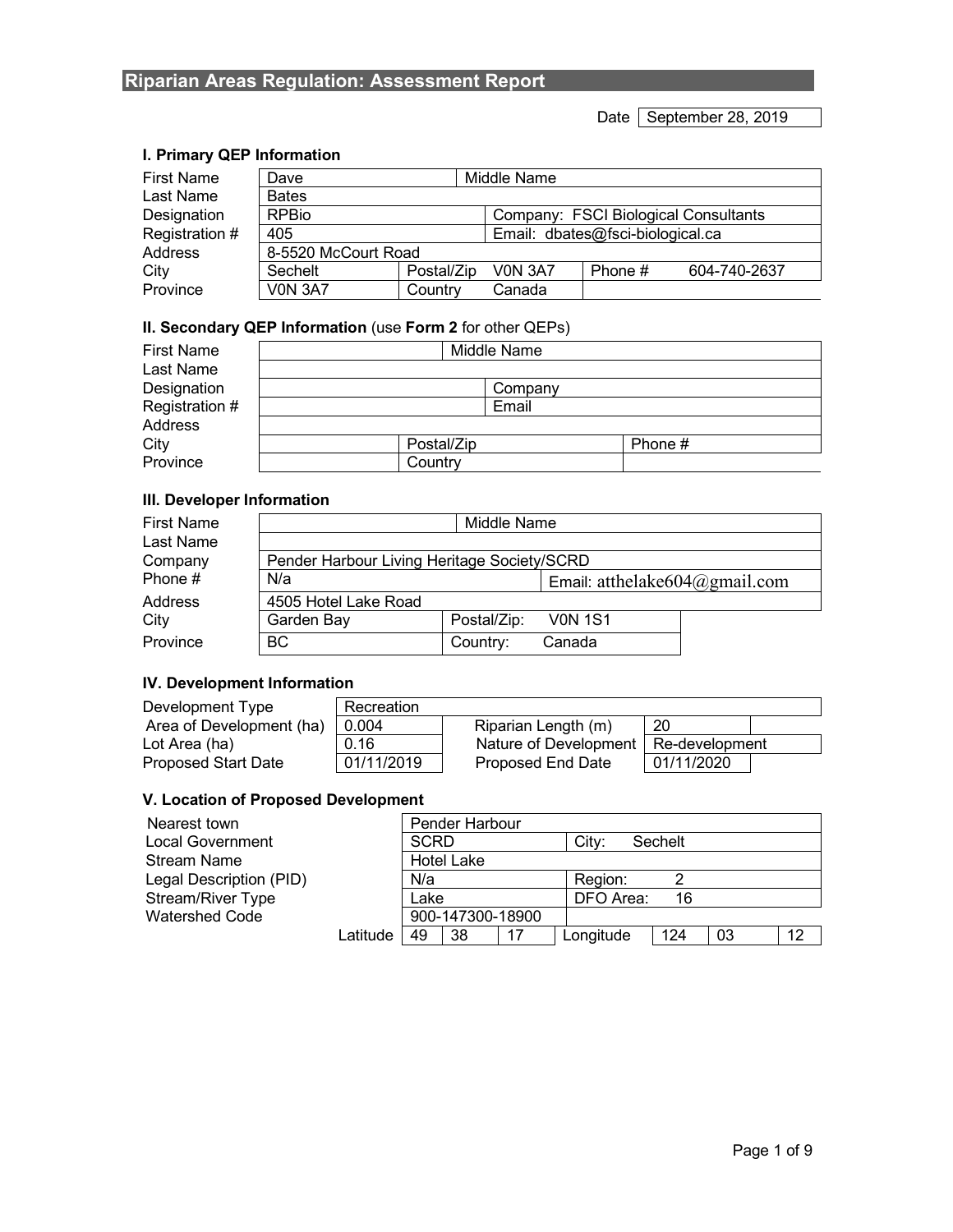# *Description of Fisheries Resources Values and a Description of the Development proposal*

This property borders Hotel Lake separated by Hotel Lake Road. Hotel Lake is a known fish bearing lake that supports Coastal Cutthroat trout. The lake also provides habitat for Western Painted Turtle, a species recognized as at risk by the Committee on the Status of Endangered Wildlife in Canada (COSEWIC).

Hotel Lake is a popular recreation area with most of its shoreline occupied by recreation properties. Many of these residences have been on the lake for decades.

The proposed development is the construction of a gravel access pathway from Hotel Lake Road to the lake shore and a dock. The access path will allow the PH Heritage Society to move small handcrafted row boats from the Sarah Wray Hall through SCRD parkland to the lake. There will be no extensive clearing or construction of a structures.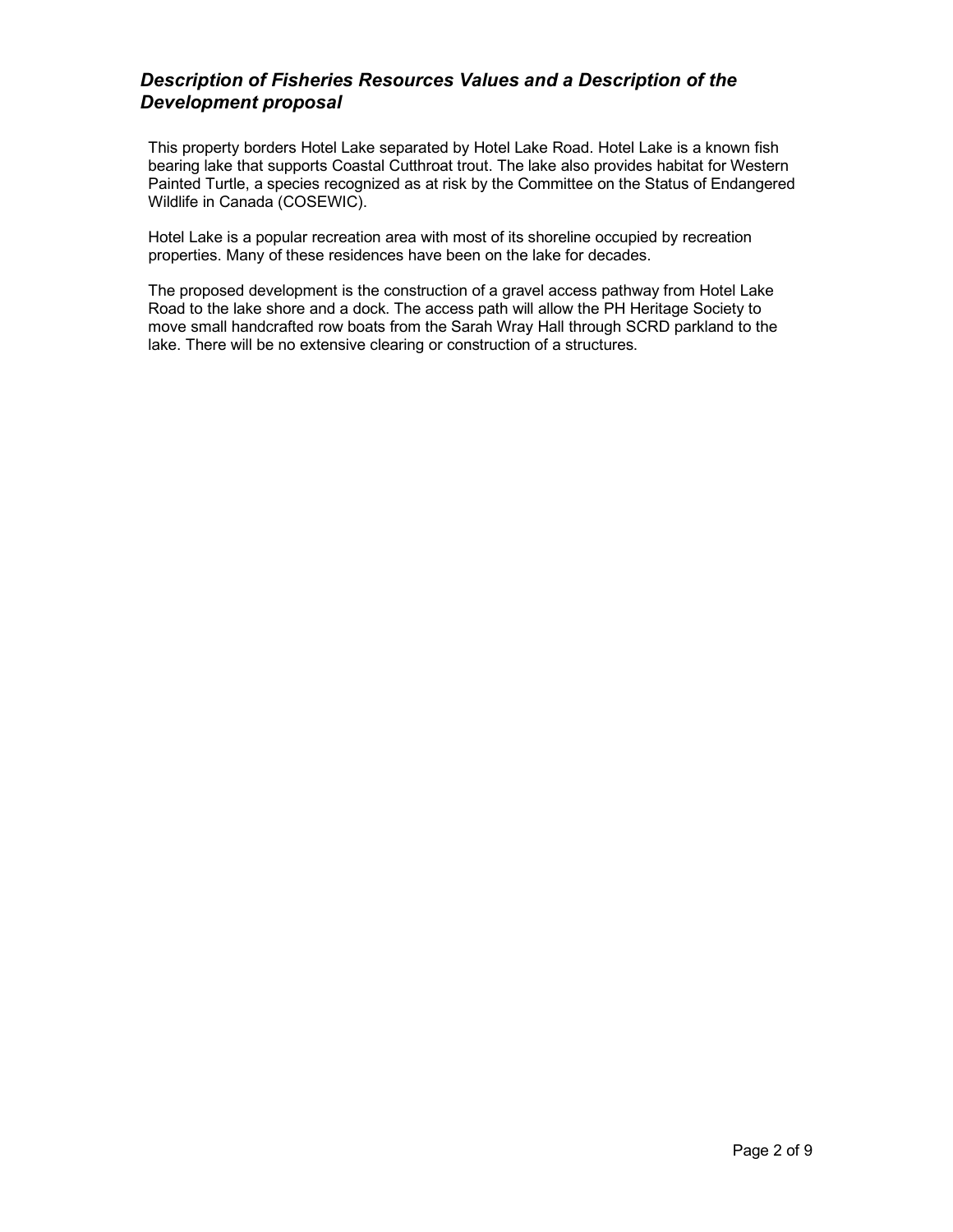# *Section 2. Results of Detailed Riparian Assessment*

Stream Wetland

Ditch

Reach #

Date: September 28, 2019 Description of Water bodies involved: Lake Lake X

Number of reaches

#### **Channel width and slope and Channel Type (use only if water body is a stream or a ditch, and only provide widths if a ditch)**



#### **Site Potential Vegetation Type (SPVT)**

|                      | Yes | No        |                |                                                                                                                                                                                                                                                                                                                                                                                                                                                                                                                                                                                                                |
|----------------------|-----|-----------|----------------|----------------------------------------------------------------------------------------------------------------------------------------------------------------------------------------------------------------------------------------------------------------------------------------------------------------------------------------------------------------------------------------------------------------------------------------------------------------------------------------------------------------------------------------------------------------------------------------------------------------|
| <b>SPVT Polygons</b> |     | X         |                | Tick yes only if multiple polygons, if No then fill in one set of SPVT data boxes                                                                                                                                                                                                                                                                                                                                                                                                                                                                                                                              |
|                      |     |           | a)<br>b)<br>d) | I, D. Bates, hereby certify that:<br>I am a qualified environmental professional, as defined in the Riparian Areas<br>Regulation made under the Fish Protection Act;<br>I am qualified to carry out this part of the assessment of the development proposal<br>made by the developer; PH Heritage Society;<br>c) I have carried out an assessment of the development proposal and my assessment is<br>set out in this Assessment Report; and<br>In carrying out my assessment of the development proposal, I have followed the<br>assessment methods set out in the Schedule to the Riparian Areas Regulation. |
| Polygon No:          |     |           |                | Method employed if other than TR                                                                                                                                                                                                                                                                                                                                                                                                                                                                                                                                                                               |
|                      | LC  | SH        | TR             |                                                                                                                                                                                                                                                                                                                                                                                                                                                                                                                                                                                                                |
| <b>SPVT Type</b>     |     |           | X              |                                                                                                                                                                                                                                                                                                                                                                                                                                                                                                                                                                                                                |
|                      |     |           |                |                                                                                                                                                                                                                                                                                                                                                                                                                                                                                                                                                                                                                |
| Polygon No:          | LC  | <b>SH</b> | TR             | Method employed if other than TR                                                                                                                                                                                                                                                                                                                                                                                                                                                                                                                                                                               |
| <b>SPVT Type</b>     |     |           |                |                                                                                                                                                                                                                                                                                                                                                                                                                                                                                                                                                                                                                |
|                      |     |           |                |                                                                                                                                                                                                                                                                                                                                                                                                                                                                                                                                                                                                                |
| Polygon No:          |     |           |                | Method employed if other than TR                                                                                                                                                                                                                                                                                                                                                                                                                                                                                                                                                                               |
| SPVT Type            |     |           |                |                                                                                                                                                                                                                                                                                                                                                                                                                                                                                                                                                                                                                |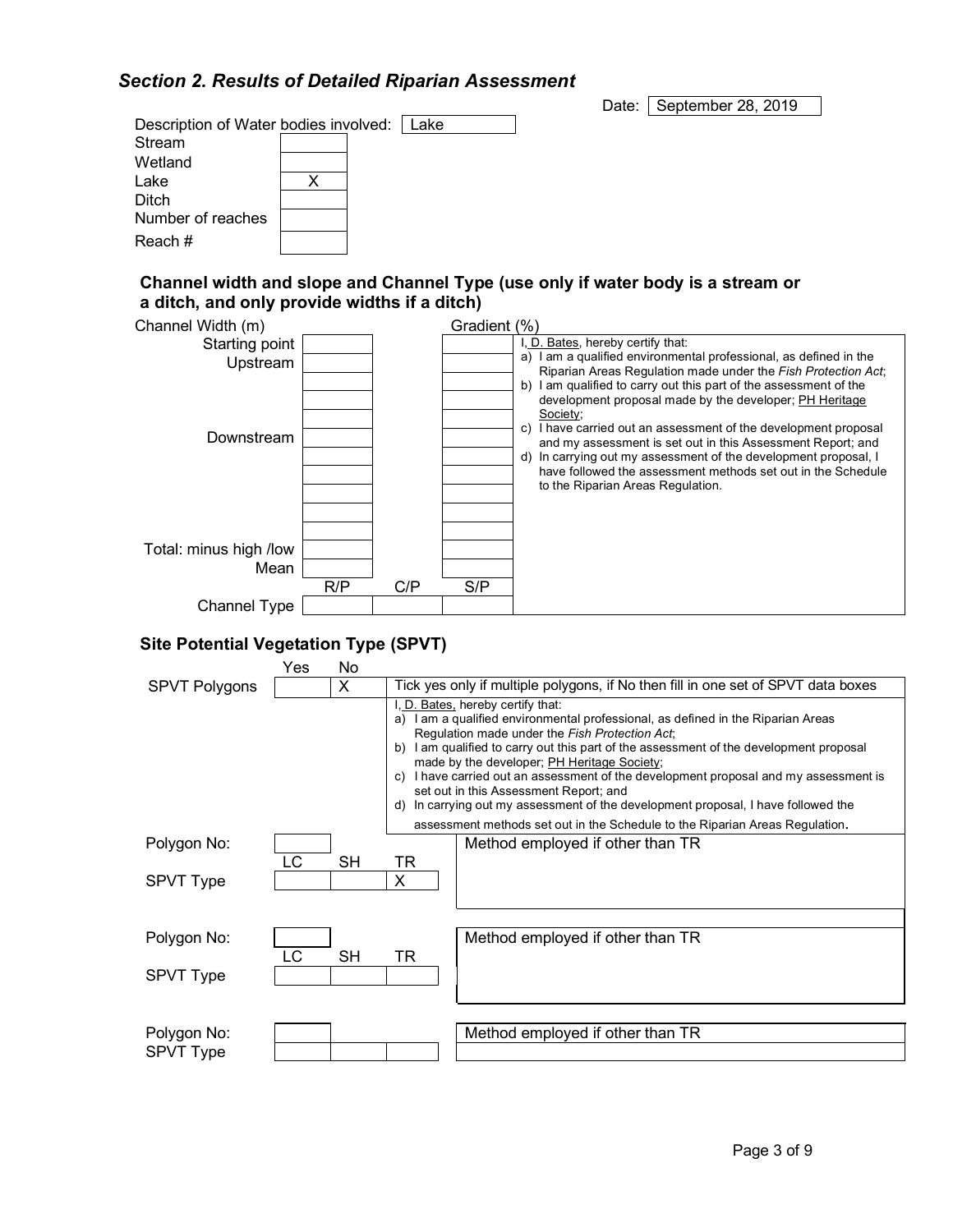#### **Zone of Sensitivity (ZOS) and resultant SPEA**

| Segment<br>No:                   | 1                       | If two sides of a stream involved, each side is a separate segment. For all water<br>bodies multiple segments occur where there are multiple SPVT polygons |    |    |                                                                       |     |  |           |   |                                                                                             |
|----------------------------------|-------------------------|------------------------------------------------------------------------------------------------------------------------------------------------------------|----|----|-----------------------------------------------------------------------|-----|--|-----------|---|---------------------------------------------------------------------------------------------|
| LWD, Bank and Channel            |                         |                                                                                                                                                            |    |    |                                                                       |     |  |           |   |                                                                                             |
| Stability ZOS (m)                |                         |                                                                                                                                                            | 15 |    |                                                                       |     |  |           |   |                                                                                             |
| Litter fall and insect drop      |                         |                                                                                                                                                            | 15 |    |                                                                       |     |  |           |   |                                                                                             |
| ZOS(m)                           |                         |                                                                                                                                                            |    |    |                                                                       |     |  |           |   |                                                                                             |
| Shade ZOS (m)                    |                         |                                                                                                                                                            | 15 |    | South bank                                                            | Yes |  | No        | X |                                                                                             |
| <b>Ditch</b>                     |                         |                                                                                                                                                            |    |    |                                                                       |     |  |           |   | Justification description for classifying as a ditch (manmade, no significant headwaters or |
|                                  | springs, seasonal flow) |                                                                                                                                                            |    |    |                                                                       |     |  |           |   |                                                                                             |
| Ditch Fish                       | Yes                     |                                                                                                                                                            |    | No |                                                                       |     |  |           |   | If non-fish bearing insert no fish bearing status report                                    |
| Bearing                          | <b>Maximum</b>          | 15                                                                                                                                                         |    |    | (For ditch use table3-7)                                              |     |  |           |   |                                                                                             |
| SPEA                             |                         |                                                                                                                                                            |    |    |                                                                       |     |  |           |   |                                                                                             |
| Segment                          |                         |                                                                                                                                                            |    |    |                                                                       |     |  |           |   | If two sides of a stream involved, each side is a separate segment. For all water           |
| No:                              |                         |                                                                                                                                                            |    |    | bodies multiple segments occur where there are multiple SPVT polygons |     |  |           |   |                                                                                             |
| LWD, Bank and Channel            |                         |                                                                                                                                                            |    |    |                                                                       |     |  |           |   |                                                                                             |
|                                  | Stability ZOS (m)       |                                                                                                                                                            |    |    |                                                                       |     |  |           |   |                                                                                             |
| Litter fall and insect drop      |                         |                                                                                                                                                            |    |    |                                                                       |     |  |           |   |                                                                                             |
|                                  |                         | ZOS(m)                                                                                                                                                     |    |    |                                                                       |     |  |           |   |                                                                                             |
| Shade ZOS (m) max                |                         |                                                                                                                                                            |    |    | South bank                                                            | Yes |  | No        |   |                                                                                             |
| <b>SPEA</b>                      | <b>Maximum</b>          |                                                                                                                                                            |    |    | (For ditch use table3-7)                                              |     |  |           |   |                                                                                             |
|                                  |                         |                                                                                                                                                            |    |    |                                                                       |     |  |           |   |                                                                                             |
| Segment                          |                         |                                                                                                                                                            |    |    |                                                                       |     |  |           |   | If two sides of a stream involved, each side is a separate segment. For all water           |
| No:                              |                         |                                                                                                                                                            |    |    | bodies multiple segments occur where there are multiple SPVT polygons |     |  |           |   |                                                                                             |
| LWD, Bank and Channel            |                         |                                                                                                                                                            |    |    |                                                                       |     |  |           |   |                                                                                             |
|                                  | Stability ZOS (m)       |                                                                                                                                                            |    |    |                                                                       |     |  |           |   |                                                                                             |
| Litter fall and insect drop      |                         |                                                                                                                                                            |    |    |                                                                       |     |  |           |   |                                                                                             |
|                                  |                         | ZOS(m)                                                                                                                                                     |    |    |                                                                       |     |  |           |   |                                                                                             |
| Shade ZOS (m) max<br><b>SPEA</b> | <b>Maximum</b>          |                                                                                                                                                            |    |    | South bank<br>(For ditch use table3-7)                                | Yes |  | <b>No</b> |   |                                                                                             |
|                                  |                         |                                                                                                                                                            |    |    |                                                                       |     |  |           |   |                                                                                             |
| D. Rates, hereby certify that    |                         |                                                                                                                                                            |    |    |                                                                       |     |  |           |   |                                                                                             |

<u>s,</u> hereby certify that:

a) I am a qualified environmental professional, as defined in the Riparian Areas Regulation made under the *Fish Protection Act*;

b) I am qualified to carry out this part of the assessment of the development proposal made by the developer PH Heritage Society;

c) I have carried out an assessment of the development proposal and my assessment is set out in this Assessment Report; and d) In carrying out my assessment of the development proposal, I have followed the assessment metho

In carrying out my assessment of the development proposal, I have followed the assessment methods set out in the Schedule to the Riparian Areas Regulation.

#### *Comments*

 $\lceil$ 

The proposed construction of the pathway will allow movement (by hand) of handcrafted row boats from storage at the Sarah Wray Hall to Hotel Lake. Access is through SCRD parkland. The path will be constructed of gravel and will require clearing of understory.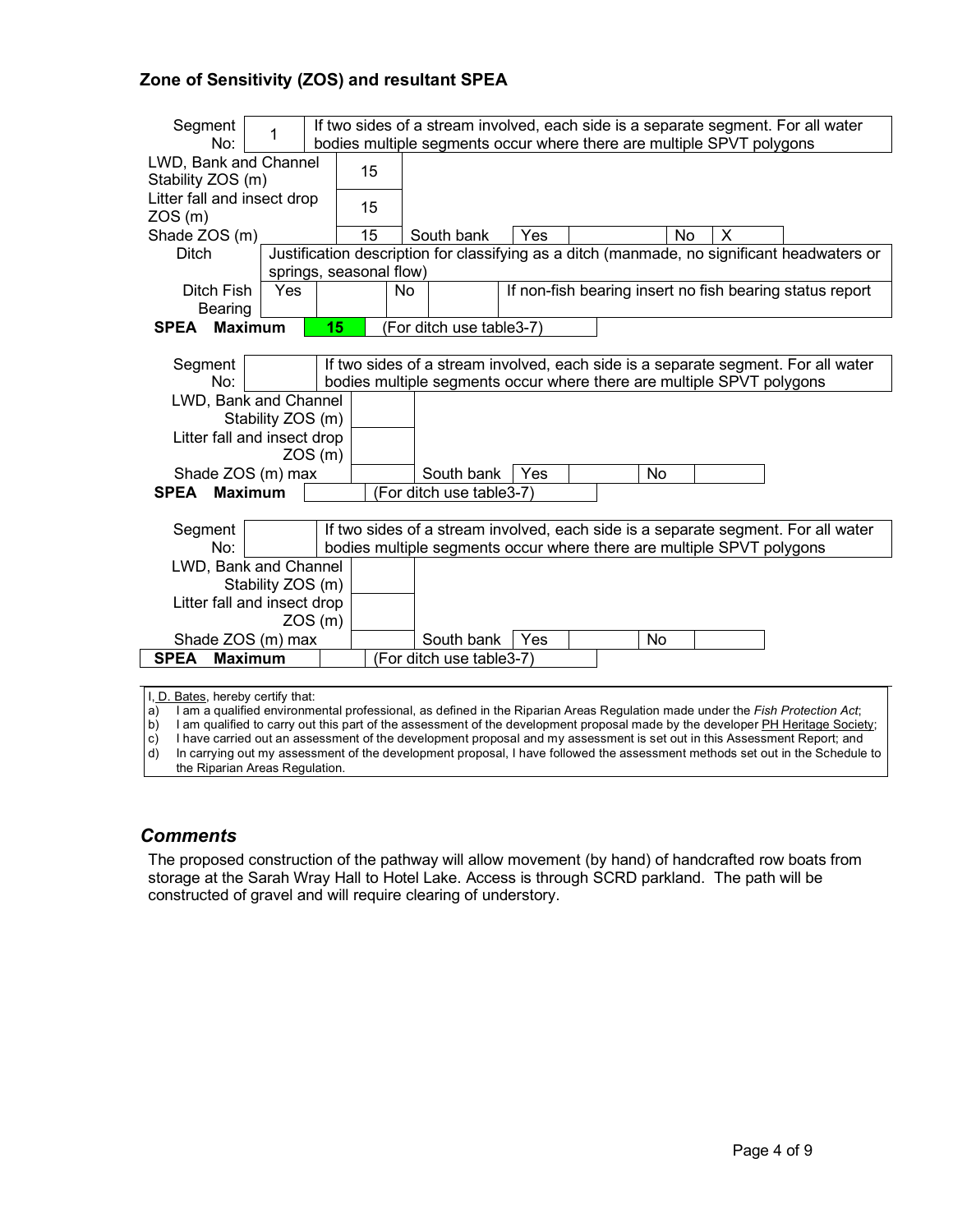*Section 3. Site Plan*

See attached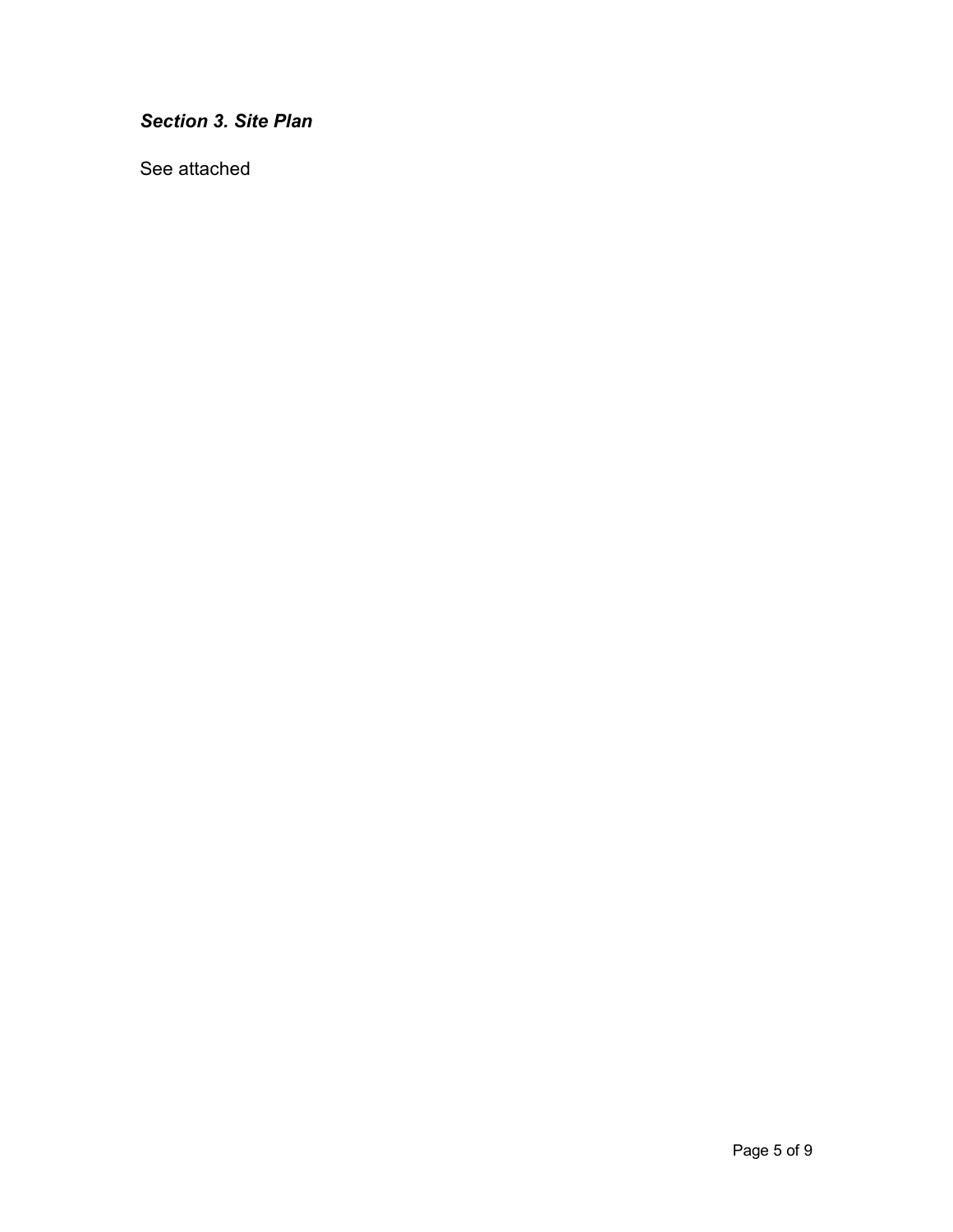# *Section 4. Measures to Protect and Maintain the SPEA*

| 1.            | Danger Trees                      | The proposed development will not result in any removal of mature                                            |  |  |  |  |
|---------------|-----------------------------------|--------------------------------------------------------------------------------------------------------------|--|--|--|--|
|               |                                   | trees from the SPEA. There were no observed and/or obvious                                                   |  |  |  |  |
|               |                                   | "Danger" trees in/or adjacent to the SPEA on the subject property. If                                        |  |  |  |  |
|               |                                   |                                                                                                              |  |  |  |  |
|               |                                   | any tree becomes a possible danger during the construction of the                                            |  |  |  |  |
|               |                                   | addition and it is located adjacent to or in the SPEA, the proponent                                         |  |  |  |  |
|               |                                   | must consult with the QEP prior to dealing with the tree and have a                                          |  |  |  |  |
|               |                                   | Danger Tree Assessment completed by a QP. Any removal of trees                                               |  |  |  |  |
|               |                                   | within the SPEA is considered an impact on fish and fish habitat.                                            |  |  |  |  |
|               |                                   |                                                                                                              |  |  |  |  |
|               | I, D. Bates, hereby certify that: |                                                                                                              |  |  |  |  |
| e)            |                                   | I am a qualified environmental professional, as defined in the Riparian Areas Regulation made under the Fish |  |  |  |  |
|               | <b>Protection Act:</b>            |                                                                                                              |  |  |  |  |
| f)            | Heritage Society;                 | I am qualified to carry out this part of the assessment of the development proposal made by the developer PH |  |  |  |  |
|               |                                   | I have carried out an assessment of the development proposal and my assessment is set out in this Assessment |  |  |  |  |
| g)            |                                   | Report; and In carrying out my assessment of the development proposal, I have followed the assessment        |  |  |  |  |
|               |                                   |                                                                                                              |  |  |  |  |
|               |                                   | methods set out in the Schedule to the Riparian Areas Regulation                                             |  |  |  |  |
| 2.            | Windthrow                         | There will not be any significant clearing of the property for this                                          |  |  |  |  |
|               |                                   | development. As a result, windthrow risk to the SPEA from this                                               |  |  |  |  |
|               |                                   | development is considered low.                                                                               |  |  |  |  |
|               | I, D. Bates, hereby certify that: |                                                                                                              |  |  |  |  |
| a.            |                                   | I am a qualified environmental professional, as defined in the Riparian Areas Regulation made under the Fish |  |  |  |  |
|               | <b>Protection Act:</b>            |                                                                                                              |  |  |  |  |
| b.            |                                   | I am qualified to carry out this part of the assessment of the development proposal made by the developer PH |  |  |  |  |
|               | Heritage Society;                 |                                                                                                              |  |  |  |  |
| c.            |                                   | I have carried out an assessment of the development proposal and my assessment is set out in this Assessment |  |  |  |  |
|               |                                   | Report; and In carrying out my assessment of the development proposal, I have followed the assessment        |  |  |  |  |
|               |                                   | methods set out in the Schedule to the Riparian Areas Regulation                                             |  |  |  |  |
| d.            | <b>Slope Stability</b>            | The proposed development will occur flat ground. The pathaway is                                             |  |  |  |  |
|               |                                   |                                                                                                              |  |  |  |  |
|               |                                   | not on or near a slope.                                                                                      |  |  |  |  |
| I <u>, D.</u> | Bates, hereby certify that:       |                                                                                                              |  |  |  |  |
| a.            |                                   | I am a qualified environmental professional, as defined in the Riparian Areas Regulation made under the Fish |  |  |  |  |
| b.            | Protection Act;                   | I am qualified to carry out this part of the assessment of the development proposal made by the developer PH |  |  |  |  |
|               | Heritage Society;                 |                                                                                                              |  |  |  |  |
| С.            |                                   | I have carried out an assessment of the development proposal and my assessment is set out in this Assessment |  |  |  |  |
|               |                                   | Report; and In carrying out my assessment of the development proposal, I have followed the assessment        |  |  |  |  |
|               |                                   | methods set out in the Schedule to the Riparian Areas Regulation                                             |  |  |  |  |
| е.            | <b>Protection of Trees</b>        | There is no need to remove or impact standing timber within the                                              |  |  |  |  |
|               |                                   |                                                                                                              |  |  |  |  |
|               |                                   | SPEA during this development. If for some unforeseen reason                                                  |  |  |  |  |
|               |                                   | excavation is necessary adjacent to the SPEA, the SPEA must be                                               |  |  |  |  |
|               |                                   | clearly delineated. All trees and vegetation along the fringe of the                                         |  |  |  |  |
|               |                                   | SPEA must remain undisturbed.                                                                                |  |  |  |  |
|               | I, D. Bates, hereby certify that: |                                                                                                              |  |  |  |  |
|               |                                   | I am a qualified environmental professional, as defined in the Riparian Areas Regulation made under the Fish |  |  |  |  |
| а.            | <b>Protection Act,</b>            |                                                                                                              |  |  |  |  |
| b.            |                                   | I am qualified to carry out this part of the assessment of the development proposal made by the developer PH |  |  |  |  |
|               | Heritage Society;                 |                                                                                                              |  |  |  |  |
| c.            |                                   | I have carried out an assessment of the development proposal and my assessment is set out in this Assessment |  |  |  |  |
|               |                                   | Report; and In carrying out my assessment of the development proposal, I have followed the assessment        |  |  |  |  |
|               |                                   | methods set out in the Schedule to the Riparian Areas Regulation                                             |  |  |  |  |
|               |                                   |                                                                                                              |  |  |  |  |
| d.            | Encroachment                      | There will be limited encroachment of the SPEA. No proposed                                                  |  |  |  |  |
|               |                                   | building structures will occur within the SPEA.                                                              |  |  |  |  |
|               | I, D. Bates, hereby certify that: |                                                                                                              |  |  |  |  |
| a.            |                                   | I am a qualified environmental professional, as defined in the Riparian Areas Regulation made under the Fish |  |  |  |  |
|               | <b>Protection Act:</b>            |                                                                                                              |  |  |  |  |
| b.            |                                   | I am qualified to carry out this part of the assessment of the development proposal made by the developer PH |  |  |  |  |
|               | Heritage Society;                 |                                                                                                              |  |  |  |  |
| С.            |                                   | I have carried out an assessment of the development proposal and my assessment is set out in this Assessment |  |  |  |  |
|               |                                   | Report; and In carrying out my assessment of the development proposal, I have followed the assessment        |  |  |  |  |
|               |                                   | methods set out in the Schedule to the Riparian Areas Regulation                                             |  |  |  |  |
| е.            | Sediment and                      | Pathway construction must conform to the DFO "Best Management"                                               |  |  |  |  |
|               | <b>Erosion Control</b>            | Practices for Urban and Rural Land Development" ensuring                                                     |  |  |  |  |
|               |                                   |                                                                                                              |  |  |  |  |
|               |                                   | preventative measures are in place to deal with heavy seasonal                                               |  |  |  |  |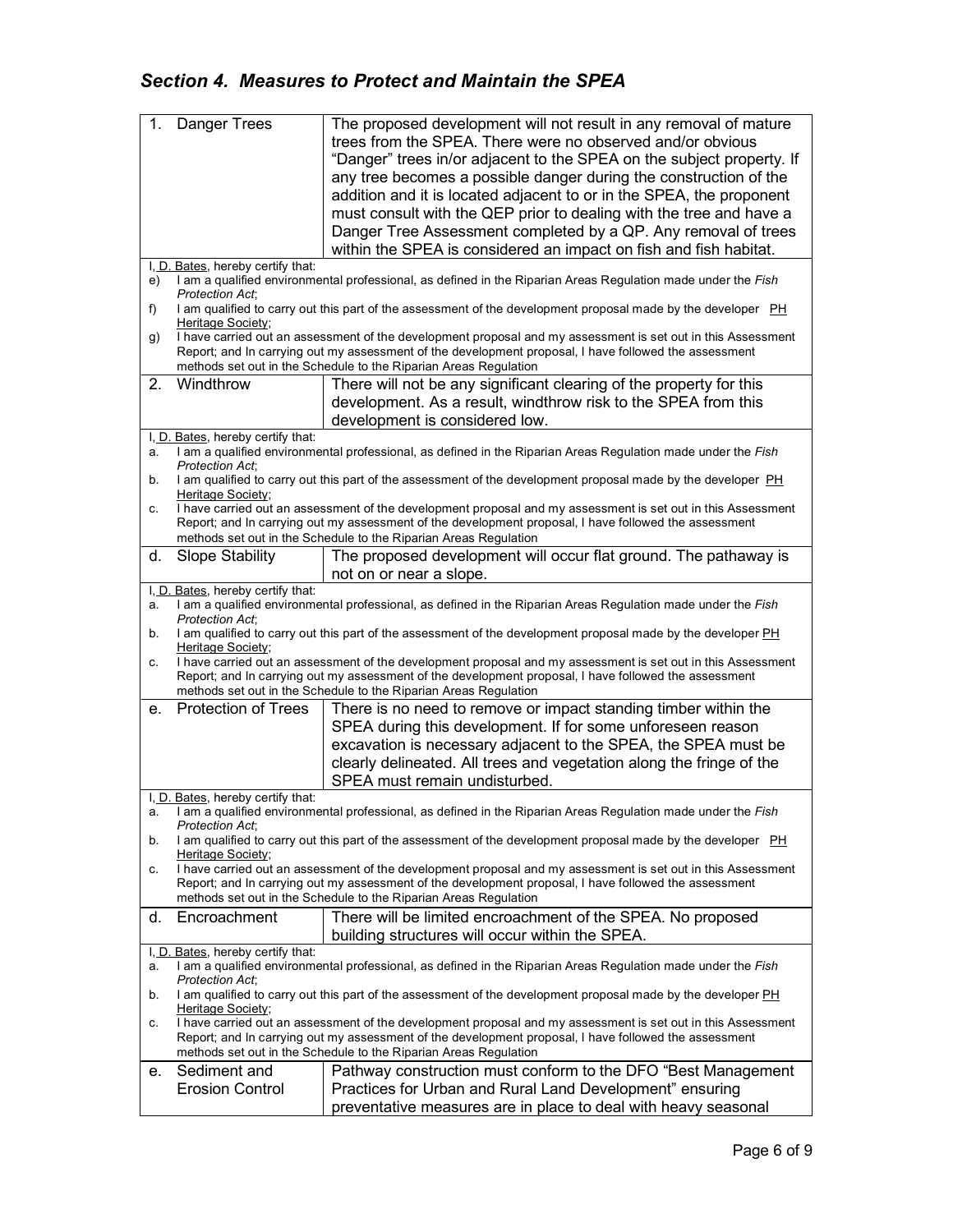|    |                                                                                                                                   | rains and potential erosion that may occur during excavation.                                                                                                                                                         |  |  |  |  |
|----|-----------------------------------------------------------------------------------------------------------------------------------|-----------------------------------------------------------------------------------------------------------------------------------------------------------------------------------------------------------------------|--|--|--|--|
|    |                                                                                                                                   | Preventative measures should include ditch sumps for settling of                                                                                                                                                      |  |  |  |  |
|    |                                                                                                                                   | fines and berms or silt fences/curtains. All ditching and runoff must                                                                                                                                                 |  |  |  |  |
|    |                                                                                                                                   | be directed away from the SPEA and lake. The developer must                                                                                                                                                           |  |  |  |  |
|    |                                                                                                                                   | consult a QEP if unclear on erosion control measures and/or a risk                                                                                                                                                    |  |  |  |  |
|    |                                                                                                                                   | to the SPEA and lake is possible.                                                                                                                                                                                     |  |  |  |  |
|    | I, D. Bates, hereby certify that:                                                                                                 |                                                                                                                                                                                                                       |  |  |  |  |
| a. | <b>Protection Act.</b>                                                                                                            | I am a qualified environmental professional, as defined in the Riparian Areas Regulation made under the Fish                                                                                                          |  |  |  |  |
| b. | Heritage Society;                                                                                                                 | I am qualified to carry out this part of the assessment of the development proposal made by the developer PH                                                                                                          |  |  |  |  |
| С. |                                                                                                                                   | I have carried out an assessment of the development proposal and my assessment is set out in this Assessment                                                                                                          |  |  |  |  |
|    |                                                                                                                                   | Report; and In carrying out my assessment of the development proposal, I have followed the assessment                                                                                                                 |  |  |  |  |
|    |                                                                                                                                   | methods set out in the Schedule to the Riparian Areas Regulation                                                                                                                                                      |  |  |  |  |
| d. | Stormwater                                                                                                                        | The development of the property will result in minimal site                                                                                                                                                           |  |  |  |  |
|    | Management                                                                                                                        | disturbance.                                                                                                                                                                                                          |  |  |  |  |
|    |                                                                                                                                   |                                                                                                                                                                                                                       |  |  |  |  |
|    |                                                                                                                                   | All runoff from the development must be directed away from the                                                                                                                                                        |  |  |  |  |
|    |                                                                                                                                   | lakeshore and if possible infiltrated into the ground.                                                                                                                                                                |  |  |  |  |
| a. | I, D. Bates, hereby certify that:                                                                                                 | I am a qualified environmental professional, as defined in the Riparian Areas Regulation made under the Fish                                                                                                          |  |  |  |  |
|    | Protection Act;                                                                                                                   |                                                                                                                                                                                                                       |  |  |  |  |
| b. |                                                                                                                                   | I am qualified to carry out this part of the assessment of the development proposal made by the developer PH                                                                                                          |  |  |  |  |
|    | Heritage Society:                                                                                                                 |                                                                                                                                                                                                                       |  |  |  |  |
| c. |                                                                                                                                   | I have carried out an assessment of the development proposal and my assessment is set out in this Assessment<br>Report; and In carrying out my assessment of the development proposal, I have followed the assessment |  |  |  |  |
|    |                                                                                                                                   | methods set out in the Schedule to the Riparian Areas Regulation                                                                                                                                                      |  |  |  |  |
| е. | Floodplain                                                                                                                        | This renovation/development is along a lakeshore and flood plain                                                                                                                                                      |  |  |  |  |
|    | Concerns (highly                                                                                                                  | concerns are not applicable in this case.                                                                                                                                                                             |  |  |  |  |
|    | mobile channel)                                                                                                                   |                                                                                                                                                                                                                       |  |  |  |  |
|    | I, D. Bates, hereby certify that:                                                                                                 |                                                                                                                                                                                                                       |  |  |  |  |
| f. |                                                                                                                                   | I am a qualified environmental professional, as defined in the Riparian Areas Regulation made under the Fish                                                                                                          |  |  |  |  |
|    | Protection Act;                                                                                                                   |                                                                                                                                                                                                                       |  |  |  |  |
| g. | I am qualified to carry out this part of the assessment of the development proposal made by the developer PH<br>Heritage Society; |                                                                                                                                                                                                                       |  |  |  |  |
| h. |                                                                                                                                   | I have carried out an assessment of the development proposal and my assessment is set out in this Assessment<br>Report; and In carrying out my assessment of the development proposal, I have followed the assessment |  |  |  |  |
|    |                                                                                                                                   | methods set out in the Schedule to the Riparian Areas Regulation                                                                                                                                                      |  |  |  |  |
|    |                                                                                                                                   |                                                                                                                                                                                                                       |  |  |  |  |

# *Section 5. Environmental Monitoring*

This development is the construction of an access path and is considered low risk.

The proponent will not require environmental monitoring. A QEP should visit the site if development plans/designs are altered. No new or additional works can occur in the established lake SPEA.

**There is a requirement under the Riparian Area Regulations for the filing of a final site inspection report. This will be prepared once the renovation is complete and will be prepared by the QEP. The costs associated with the preparation and filing of this final report is the responsibility of the developer (owner). It is the responsibility of the proponent to contact a QEP for the final site visit once the re-development is completed.**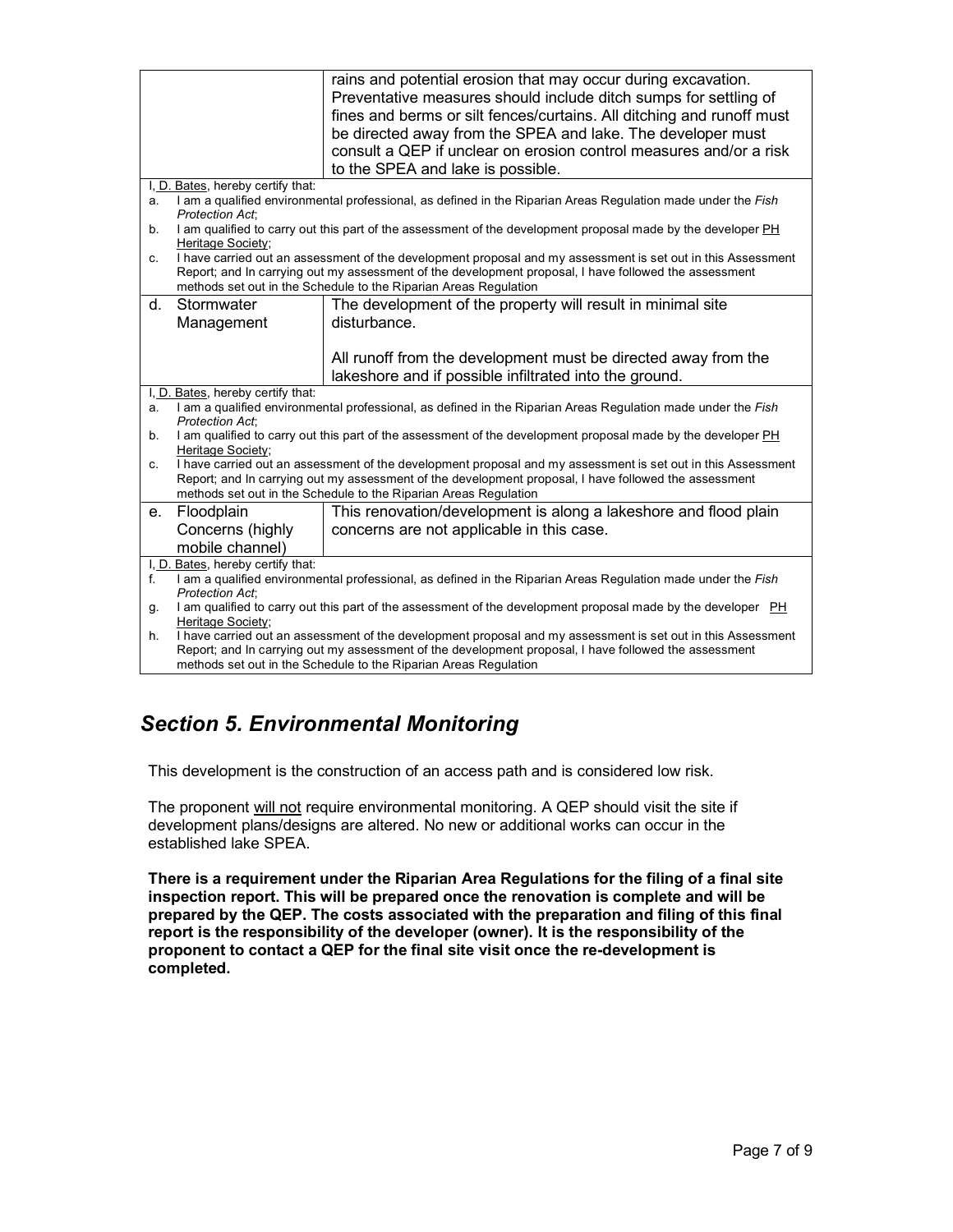*Section 6. Photos*

Not Available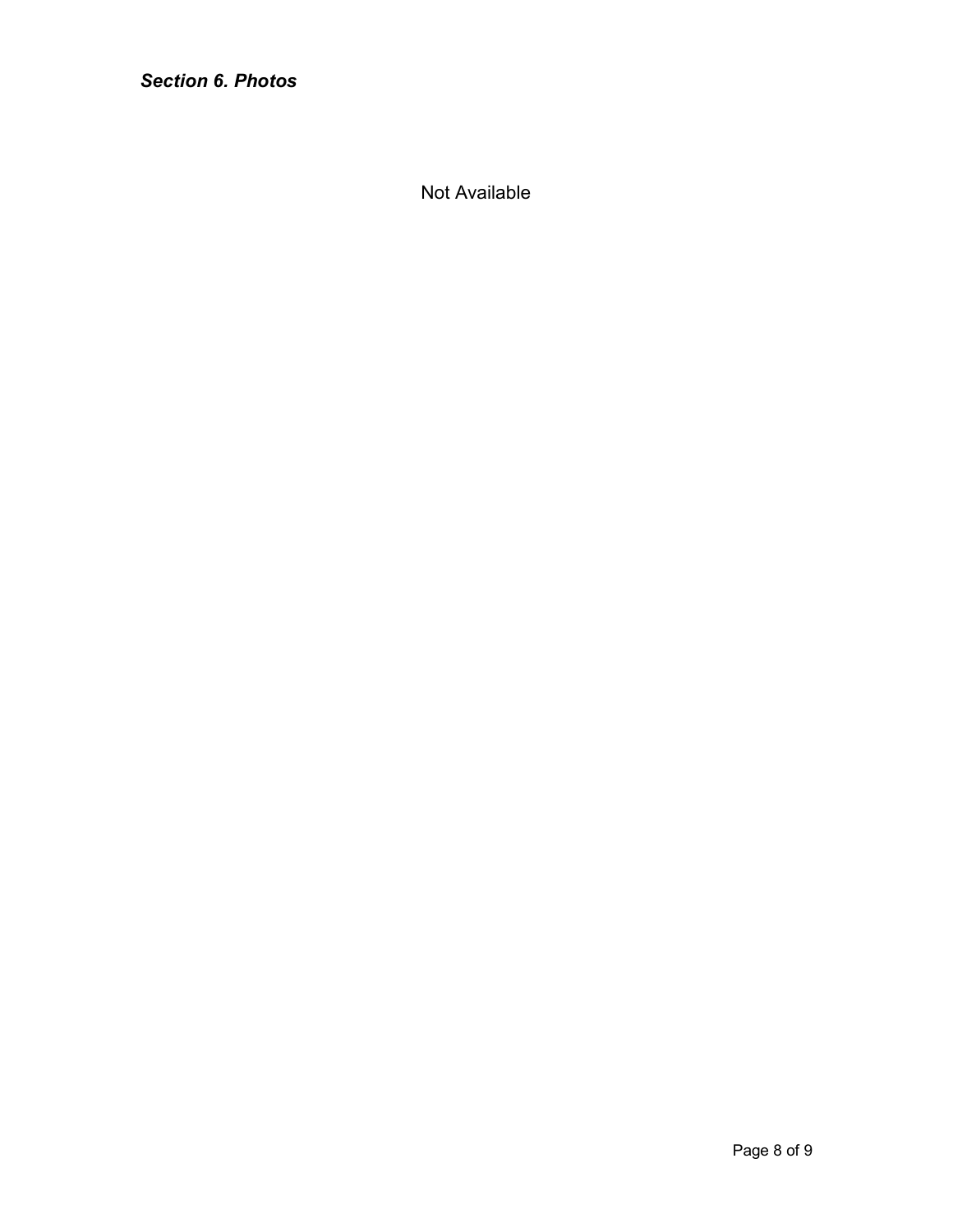# *Section 7. Professional Opinion*

#### **Assessment Report Professional Opinion on the Development Proposal's riparian area.**

Date September 28, 2019

1.I, Dave Bates, RPBio

Hereby certify that:

- a) I am/We are qualified environmental professional(s), as defined in the Riparian Areas Regulation made under the *Fish Protection Act*;
- b) I am/We are qualified to carry out the assessment of the proposal made by the developer: PH Heritage Society, which proposal is described in section 3 of this Assessment Report (the "development proposal"),
- c) I have/We have carried out an assessment of the development proposal and my/our assessment is set out in this Assessment Report; and
- d) In carrying out my/our assessment of the development proposal, I have/We have followed the assessment methods set out in the Schedule to the Riparian Areas Regulation; AND
- 2. As qualified environmental professional(s), I/we hereby provide my professional opinion that:

**If the development is implemented as proposed by the development proposal there will be no harmful alteration, disruption or destruction of natural features, functions and conditions that support fish life processes in the riparian assessment area in which the development is proposed.**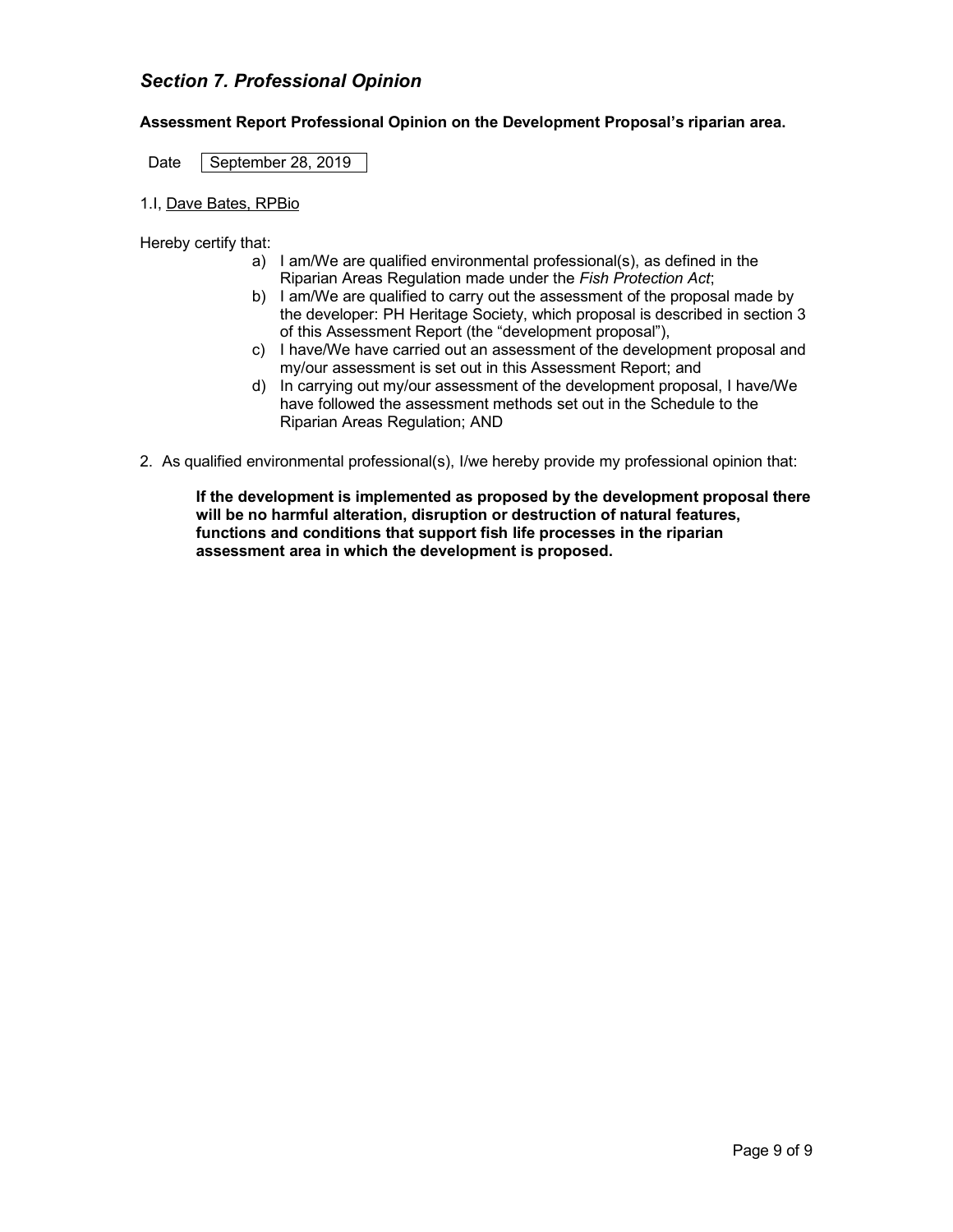

|      | <sup>2</sup> No.: FSCI-19-0022 |                  |  |  |
|------|--------------------------------|------------------|--|--|
| ) JB |                                | Date: 2019-10-25 |  |  |
|      |                                | Page: 1 of 2     |  |  |